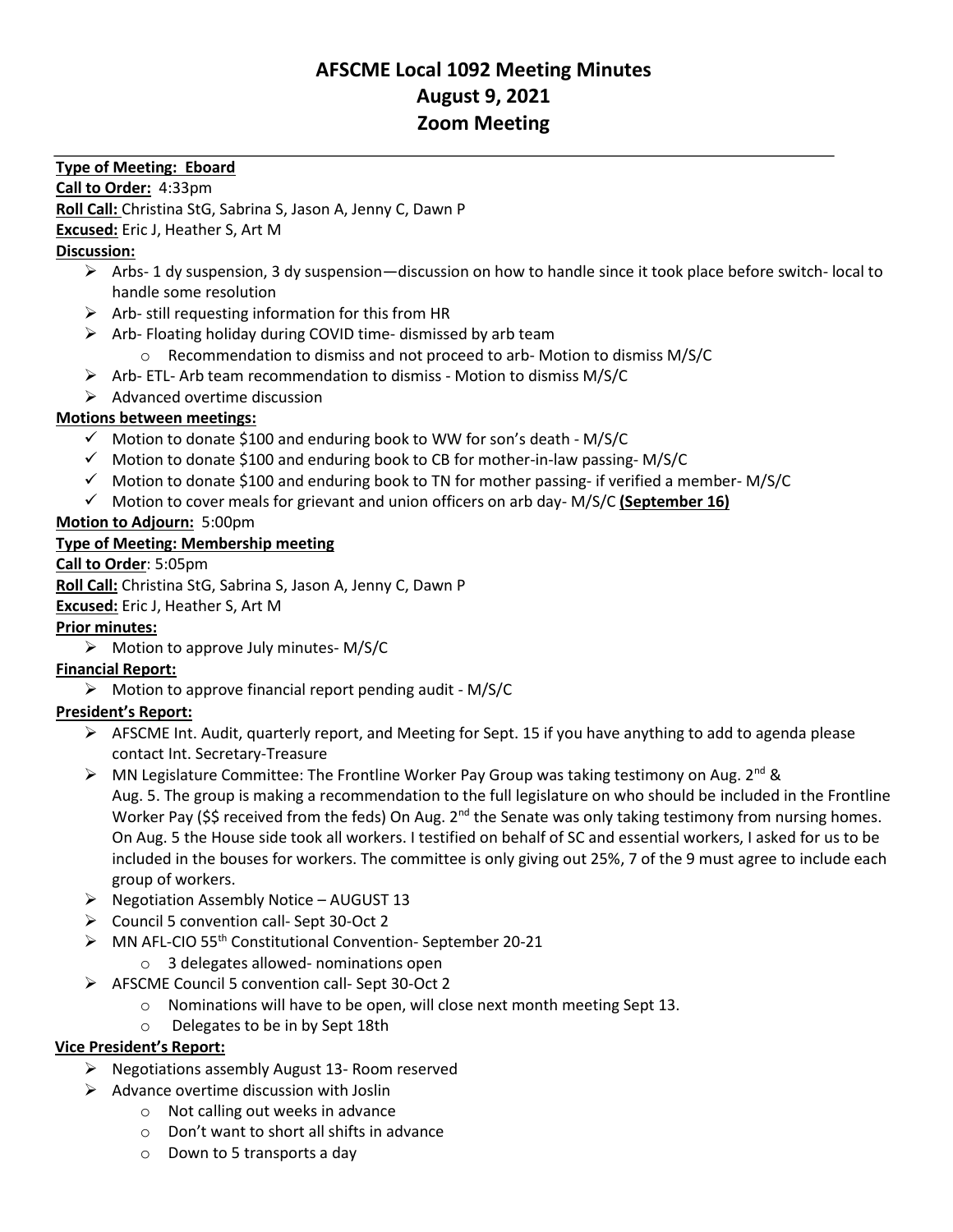$\triangleright$  Arb information as discussed at E- board meeting above

#### **Chief Steward's Report/MSOP: \* Art Excused\***

- $\triangleright$  LMC-management agenda items:
	- o Announcement again of Retirement celebration- Kevin Moser
	- o August hires: total of 5- 4 Full time SC, 1 intermittent
	- o Recruitment for hires took place:
		- Moose Lake Chamber of Commerce, Carlton County Fair-will be using old MSOP Brochure updated with St Peter/ML as partners
			- Both at Carlton county fair will be for MSOP clinical, legal, nurses, and SC, but will also will have other state business lines looking to hire
	- o Discussion of Omega unit and changes: Terry stated he is going to work with and talk with staff about process and ideas, it needs consistency, but with staff shortage he is understanding it is not totally possible, He will be reviewing
	- $\circ$  Overtime- advanced overtime is not scheduling so far out anymore, and some things have to be close down when needed to staff other areas, and absolutely supervisors can be filling in, MSOP has to get creative with having management help in areas needed
		- Meetings are taking place discussing and brainstorming when not enough staff, realizing MOSP can't have all programming open during this time
	- o Mask stations- will be inside perimeter and staff are expected to do on their own to replace daily- honor system not signing out new mask
	- o Labor agenda items:
	- o N95 masks/warehouse supply of them/prep for Delta variance:
		- 2 different types of masks 460/7500 available
		- Costly to fit everyone
		- 50 staff vaccinated (could be higher as unknown of # vaccinated outside of work), 90% of clients vaccinated--discussion if it will be mandated
	- o Screen covers for all complex computers
	- $\circ$  Hospital coverage discussion of mishap of sending only one-should only happen if client is completely immobile
	- $\circ$  Orange Comm log book to discuss noticeable behavior or actions at hospital should also be entered into Phoenix when return to the facility
	- o Should be contacting Tracy Johanson or Emily Beta if you are not getting a response from MSOP HR timely

## **Chief Steward's Report/MSOCS & CARE:**

- $\triangleright$  MSOCS labor management was on 8/5-10 staff are still temp reassigned in residential sites.
- $\triangleright$  Transition updates, agate place does not have a date or a new company in mind
- ➢ RFI was sent out in Carlton County.
- $\triangleright$  Jennifer site has some of the work completed in the new apartment but still no date for opening.
- $\triangleright$  4 open vacancies in the DTH sites, 2 in residential

## **Field Rep's Report:**

- ➢ **Excused /tabled until next meeting**
	- o **Propaganda sent out to people-mail back for refund of postage**

## ➢ **Freedom foundation sued and had to pay fine**

#### **Political/PEOPLE Report:**

#### **Duluth counsel candidates:**

 $\geq$  8/10 is primary so get out and vote for AFSCME endorsed candidates

## **Safety Committee Report:**

➢ Next meeting in September

## **Old Business:**

- $\triangleright$  MSOCS to be reviewed by supplemental team soon
- $\triangleright$  Arb appeal meetings